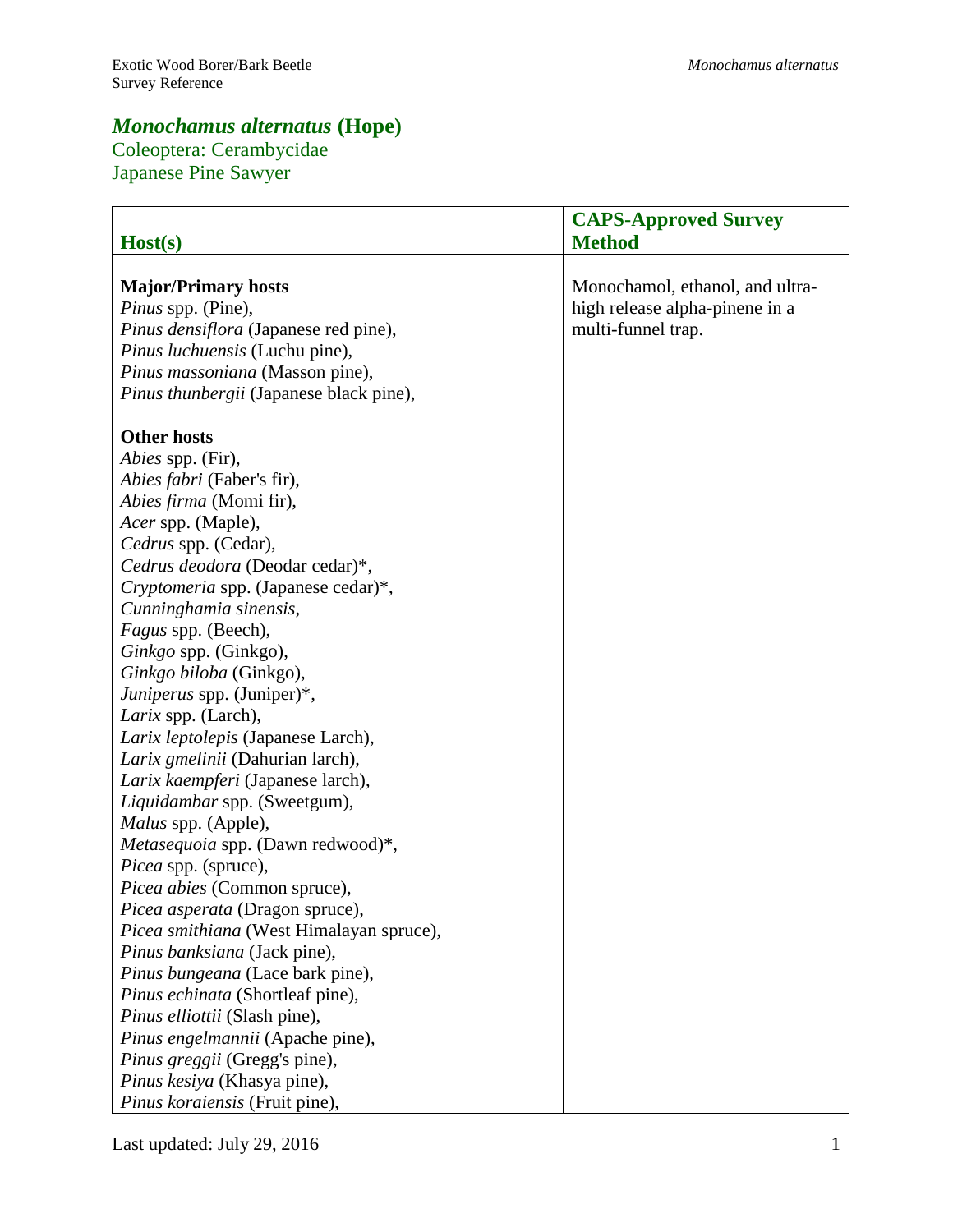| Pinus leiophylla (Smooth-leaved pine),       |  |
|----------------------------------------------|--|
| Pinus nigra (Black pine),                    |  |
| Pinus oocarpa (Ocote pine),                  |  |
| <i>Pinus palustris</i> (Longleaf pine),      |  |
| Pinus parviflora (Japanese white pine),      |  |
| Pinus pinaster (Maritime pine),              |  |
| Pinus ponderosa (Ponderosa pine),            |  |
| Pinus radiata (Radiata pine),                |  |
| <i>Pinus strobus</i> (Eastern white pine),   |  |
| Pinus taeda (Loblolly pine),                 |  |
| Pinus taiwanensis (Taiwan pine),             |  |
| <i>Pinus yunnanensis</i> (Yunnan pine),      |  |
|                                              |  |
| (EPPO, 2007; Davis et al., 2008)             |  |
|                                              |  |
| *Hosts are questionable (Davis et al., 2008) |  |
|                                              |  |

# **Reason for Inclusion in Manual**

*Monochamus alternatus* was a target species in the original EWB/BB National Survey Manual.

# **Pest Description**

#### **Eggs:**

"Eggs are about 4 mm [approx.  $\frac{3}{16}$  in] long, milk white in color and sickle shaped" (Ciesla, 2001).

# **Larvae:**

"Larvae are white, opaque legless grubs, averaging 43 mm [approx.  $1^{11}/_{16}$  in] in length when mature with an amber colored head capsule and black mouthparts" (Ciesla, 2001).

# **Pupae:**

"Pupae are white, opaque and cylindrical, 20-26 mm [approx.  $\frac{13}{16}$  to 1 in] long" (Ciesla, 2001).

# **Adults:**

"Adults are 15 to 28 mm [approx.  $\frac{9}{16}$  to 1  $\frac{1}{8}$  in] in length and range from 4.5-9.5 mm [approx.  $3/16$  to  $3/8$  in] wide. Females are larger than males but males have longer antennae. Males have antennae 2x the body length and females have antennae 1.3x the body length. The base part of the first, second and third antennal segments have grayish hairs. There are two orange stripes on the protergum, interlaced with three narrower black stripes. The elytra have five longitudinal bands of black and gray rectangular spots" (Ciesla, 2001).

For a more detailed description, as well as information on the pest's biology and ecology, see the [Pine Commodity-based Survey Reference.](http://caps.ceris.purdue.edu/survey_manuals)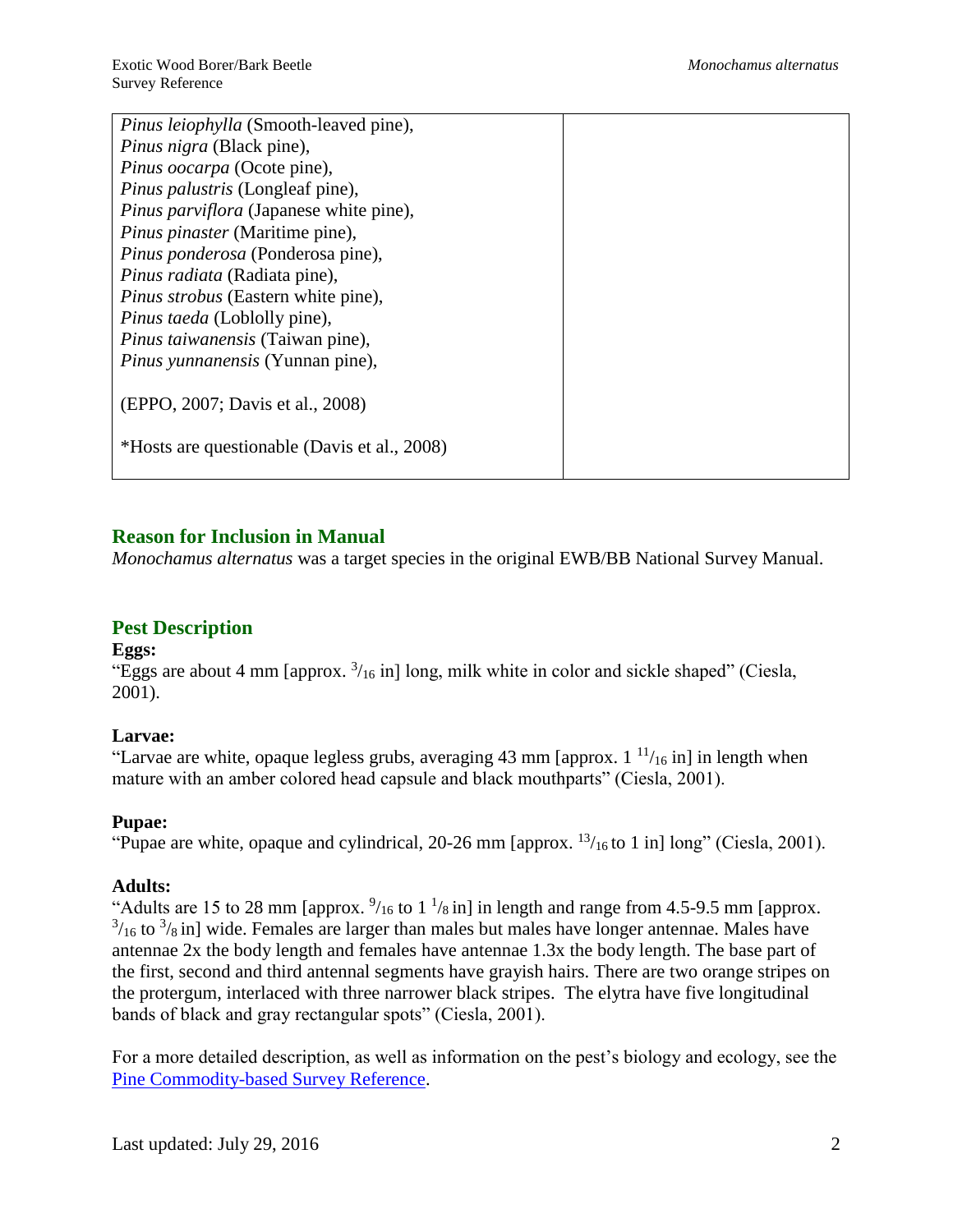

*M. alternatus* pupa (Jijing Song and Juan Shi, Beijing Forestry University,



*M. alternatus* adult (Pest and Diseases Image Library, Bugwood.org)



*M. alternatus* adult (Pest and Diseases Image Library, Bugwood.org)

# **Biology and Ecology**

In Japan, adult emergence can begin in mid-April to late June, depending on weather conditions. Emergence lasts about 2 months. Adults disperse and locate suitable host material for maturation feeding. Adults can often move 800 m (0.5 mi) when dispersing with a max distance of about 33 km (20.5 mi) (reviewed in Kobiashi et al., 1984).

Adults are attracted to host volatiles including monoterpenes and ethanol (Ikeda and Oda, 1980; Ikeda et al., 1980). Adults initially feed on current and first year growth and will feed on older material as they age. Adults are attracted to both recently diseased trees and fresh logs. Feeding occurs during the day while mating and oviposition occur at night. Mating occurs around 10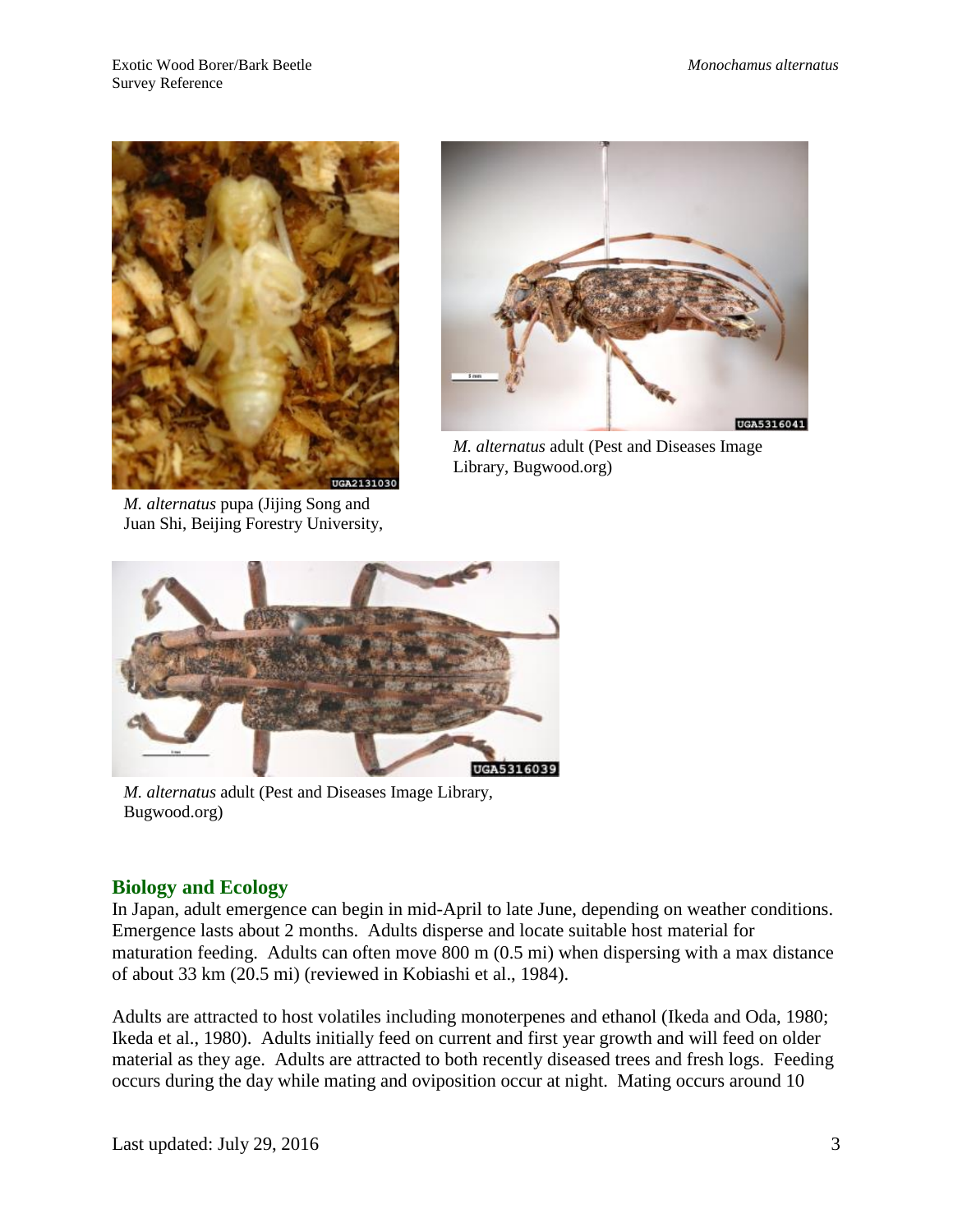days after emergence. Females then lay eggs singly in oviposition scars. Females lay an average of 60 to 109 eggs on the tree bark (reviewed in Kobiashi et al., 1984).

Eggs hatch in 6 to 9 days. Larvae molt multiple times (4 times in the field, up to 9 in the lab) and feed on the sapwood and phloem tissues of the host plant (reviewed in Kobiashi et al., 1984). Overwintering occurs in the larval stage in wood galleries (Ciesla, 2001). Larvae take 625 degree days to complete development above 12.5°C (54.5°F). Mature larvae construct a pupal chamber, plugging the opening with wood borings. The pupal stage lasts 17 to 19 days, while the callow adult stage lasts 6 to 8 days (reviewed in Kobiashi et al., 1984). Adults emerge from rounded exit holes (Ciesla, 2001).

This species usually has one generation per year, although sometimes one generation may take two years to complete (reviewed in Kobiashi et al., 1984).

### **Countries of Origin**

Ciesla (2001) states that this species is indigenous to China (including Taiwan) and also Korea, Laos, and Japan.

### **Current Distribution**

This species is present in: China, Hong Kong, Japan, Korea, Laos, Taiwan and Vietnam (Ciesla, 2001; EPPO, 2007; EPPO, n.d.).

# **Distribution in United States**

*M. alternatus* is not known to occur in the United States. No positive data has been recorded in NAPIS for this pest (K. Handy, personal communication, 2009). However, infested wood crating was found with live adults in a warehouse in Western New York in 1998 (Anonymous, n.d.).

# **Pathway**

According to AQAS data, most interceptions of *M. alternatus* have occurred in general cargo with a few occurring in permit cargo. Most interceptions were also found on wood products including wood, crating and dunnage (AQAS, accessed October 10, 2009). Eggs, larvae, and pupae) can be transported in "unprocessed logs, wooden crating, pallets and dunnage" (Ciesla, 2001).

#### **Pathogens Vectored**

*M. alternatus* is a vector of the pine wood nematode, *Bursaphelenchus xylophilus*. *B. xylophilus*  is indigenous to North America and is not known to be pathogenic to conifers in its native range (reviewed in CABI/EPPO, 1997; reviewed in Ciesla, 2001; Cram and Hanson, 2004). *M. alternatus* also vectors *B. mucronatus* and *B. kolymensis*. These nematodes are native to Asia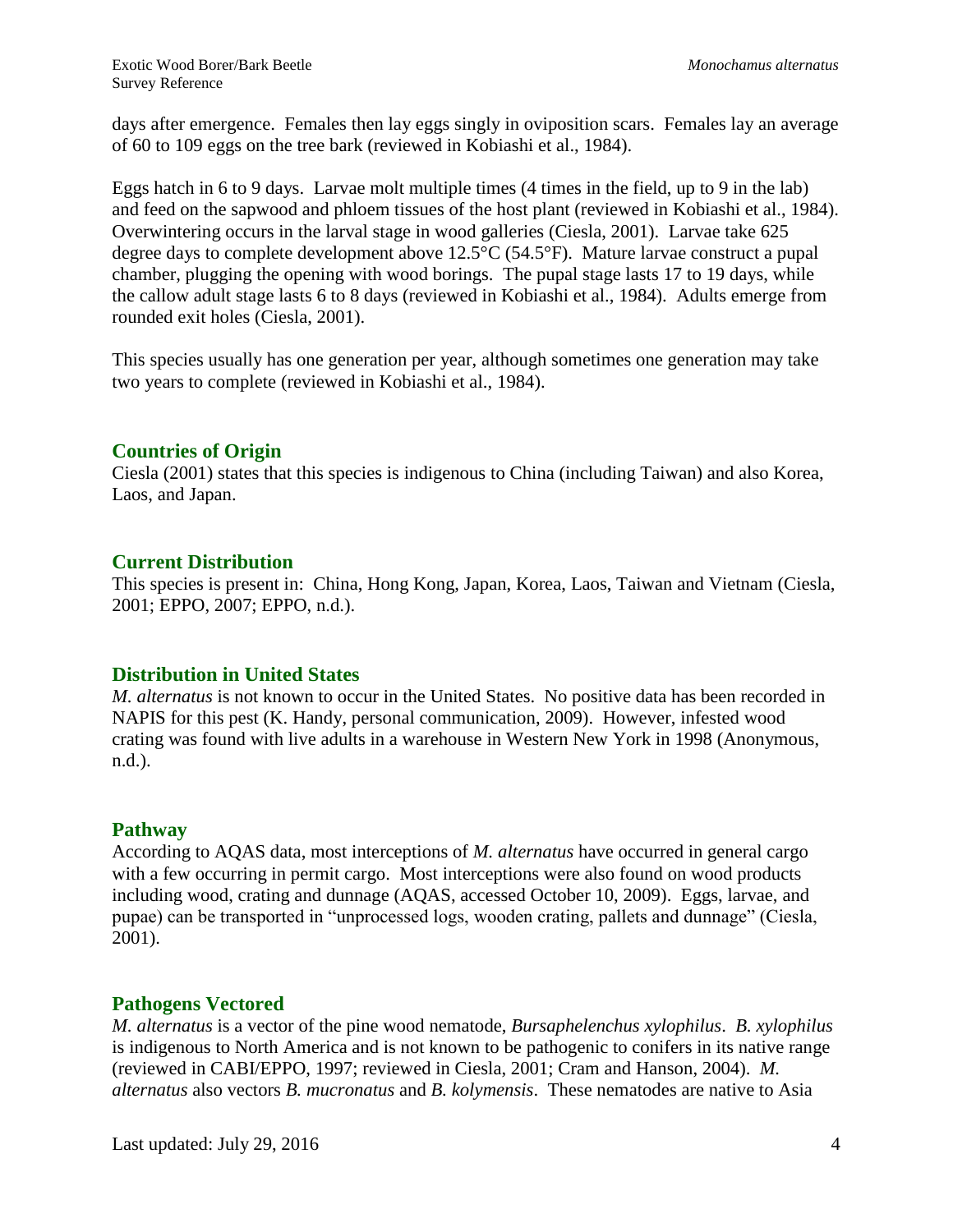and are not known to occur in North America. The pathogenicity of these and other Eurasian nematode species to North American pines is not currently known (reviewed in Ciesla, 2001).

### **Damage**

External signs of infestation include round emergence holes  $\sim$ 9 mm (approx.  $\frac{1}{3}$  in) in diameter and oviposition scars on the bark. Inside a tree, larvae construct S-shaped and vertical galleries packed with frass and shredded wood. Larvae also create small slits in the bark through which the frass mixture is expressed. Prior to pupation, final-instar larvae make oval-shaped holes which they may plug with wood borings. Pupal chambers are U-shaped and are found in the

xylem. All life stages may be present under the bark and mature adults can be found feeding on the bark of stressed trees and recently cut logs (reviewed in Kishi, 1995; CABI/EPPO, 1997; reviewed in Ciesla, 2001; Cram and Hanson, 2004; reviewed in CAB, 2005).

*M. alternatus* is a major vector of the pine wood nematode *Bursaphelenchus xylophilus*,

which transmits the bacterium *Pseudomonas* sp., a causal agent in pine wilt disease in Asia. Pine wilt disease caused by *B.* 



Pupal chamber and pupa in wood (USDA-APHIS- Rocky Mountain Region Archive, USDA-APHIS, Bugwood)

*xylophilus* is characterized by decreased resin production, chlorosis, and wilting of needles. Chlorosis and wilting may initially occur on a single branch and then spread to the rest of the tree (reviewed in CABI/EPPO, 1997). Tree decline and death can occur in heavily infected trees in one growing season; crowns of infected trees turn from green to reddish-brown (Mamiya, 1988).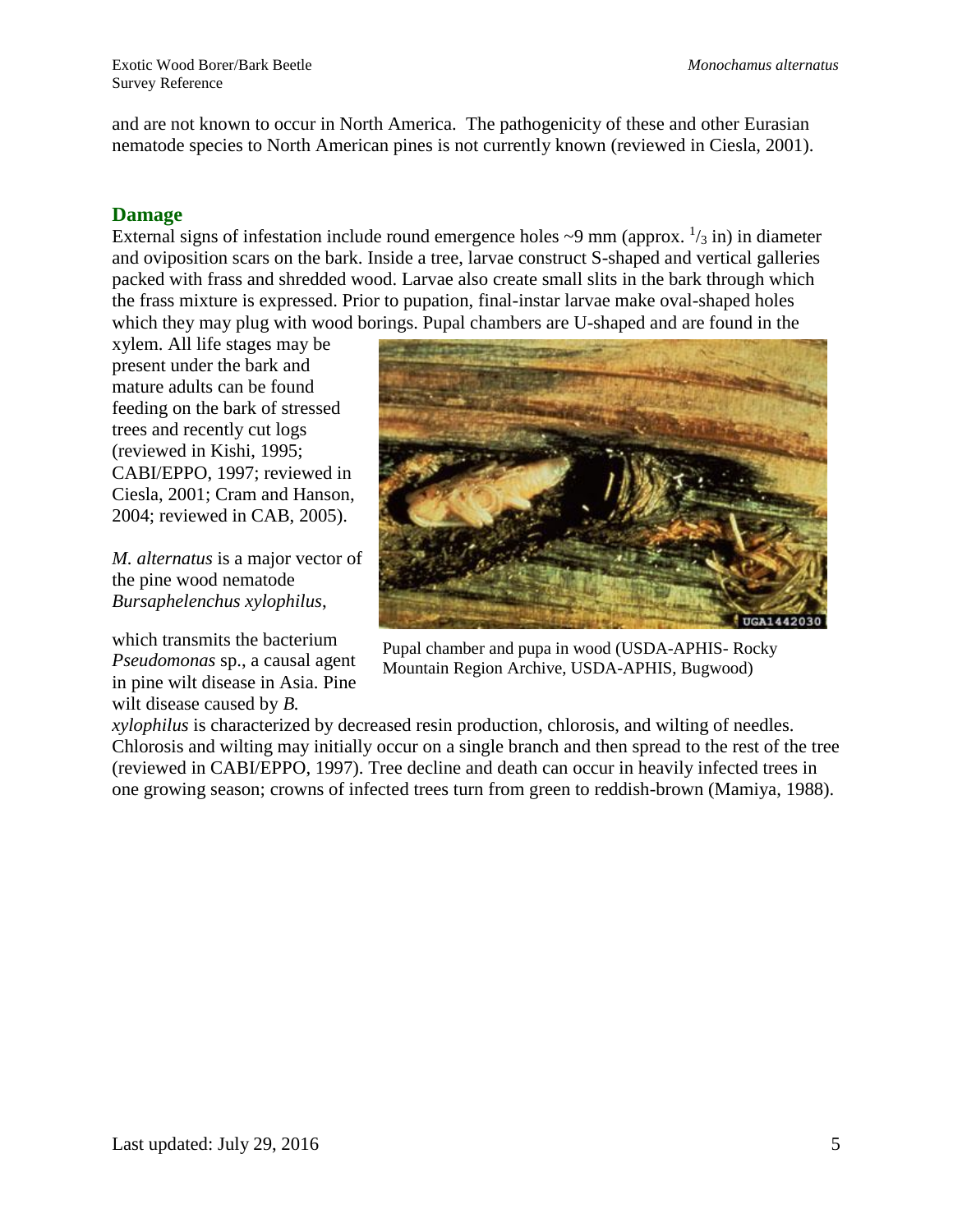

Maturation feeding on *Pinus massoniana* (William M. Ciesla, Forest Health Management International, Bugwood.org)



Exit hole (Jijing Song and Juan Shi, Beijing Forestry University, Bugwood.org)

# **Survey**

#### **1.1 Survey Site Selection**

Identify known or prospective hosts of *M. alternatus* and follow the general instructions on **General Site Considerations for Trap Placement** in the manual section **Planning a Survey.**

#### **1.2 Trap and Lure**

The CAPS-approved survey method for *M. alternatus* is a choice of two lure combinations in a multi-funnel trap (Fan et al., 2007). The two lure options are:

Option 1) ethanol and ultra-high release alpha-pinene, or Option 2) monochamol, ethanol, and ultra-high release alpha-pinene

Alpha-pinene is a host volatile released by pine trees. It is a generic attractant for many pineattacking wood-borers and bark beetles. Ethanol is released by microorganisms in decaying woody tissue and is used by insects to locate stressed trees (Byers, 1992).

11/21/13: The combination of alpha pinene, ethanol, and the pheromone "monochamol" has been added as an approved method. This combination has been shown to be more effective than just alpha pinene and ethanol. Monochamol is the name given to 2- (undecyloxy) -ethanol, the male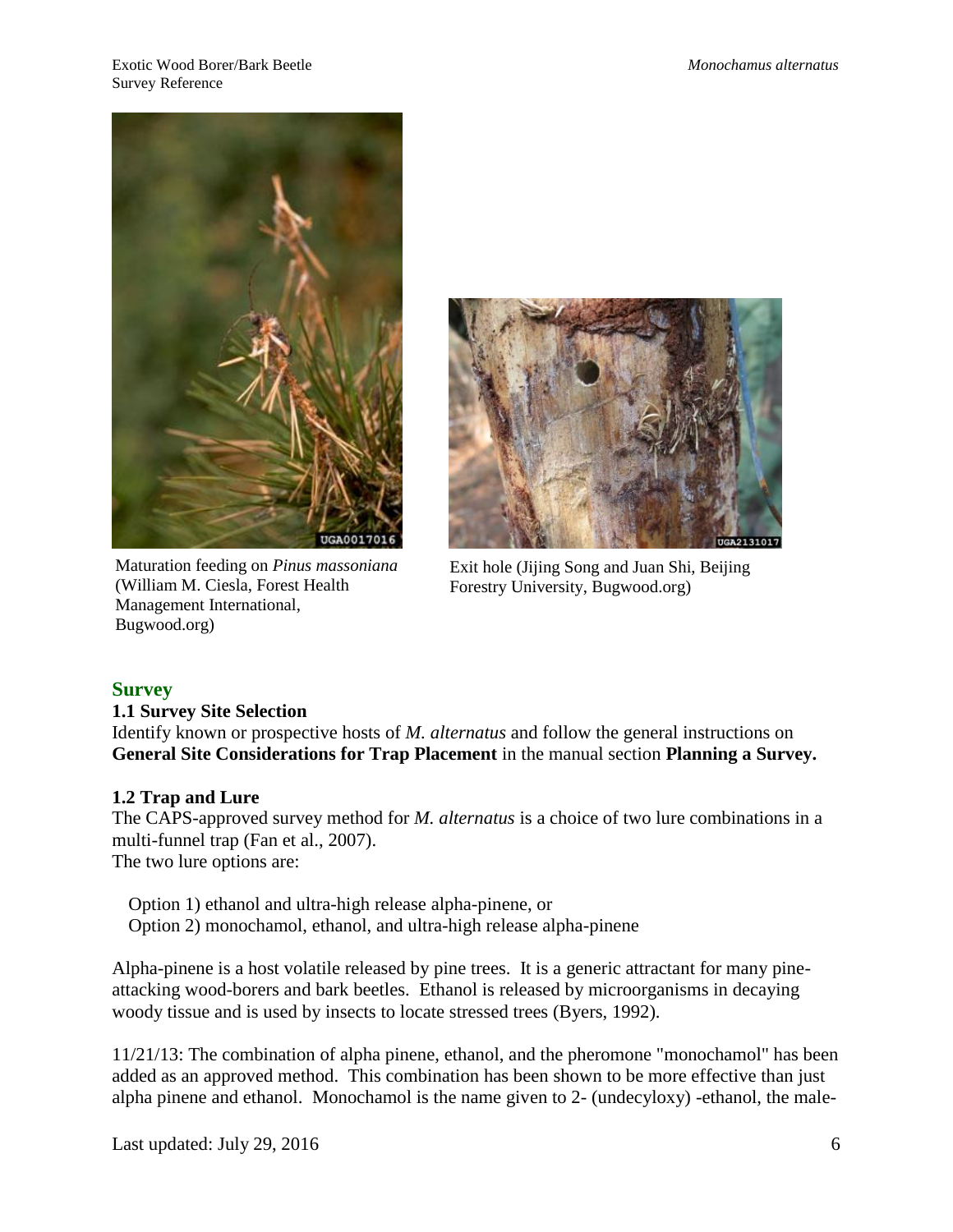produced pheromone of *Monochamus galloprovincialis*, a congener of *M. alternatus* (Teale et al., 2011).

For the 2014 season, either combination may be used. In 2015, the approved method will only be the combination of alpha pinene, ethanol, and monochamol.

The release rates of these lure are highly temperature-dependent. However, CAPS has listed a conservative length of effectiveness that will be effective for even the warmest climates in the CAPS community. The ethanol and ultra-high release alpha-pinene lures are both effective for eight weeks; the monochamol lure is effective for four weeks.

IPHIS Survey Supply Ordering System Product Names:

- 1) Alpha Pinene UHR Lure
- 2) Ethanol Lure
- 3) Monochamol Lure
- 4) Multi-funnel Trap, 12 Funnel, Wet or
- 5) Multi-funnel Trap, 8 Funnel, Wet

There are two alpha pinene products available in the IPHIS Survey Supply Ordering System: 1) Alpha Pinene Lure and 2) Alpha Pinene UHR Lure. The Alpha Pinene Lure is an un-gelled lure in a bottle dispenser that is used by the PPQ Program for *Tomicus piniperda* (pine shoot beetle). This lure should only be used for the program survey.

The Alpha Pinene UHR Lure is a polysleeve, ultra-high release dispenser used for other EWB/BB targets. This lure should be used with the Ethanol Lure for the following two EWB/BB targets: *Monochamus alternatus* and *Tomicus destruens*.

#### **1.3 Trap Placement**

Follow the general instructions on **Trap Placement** and **Trap Setup** for multi-funnel traps in the manual section **Conducting a Survey**.

#### **1.4 Time of year to survey**

In Japan, *M. alternatus* requires one or two years to complete its life cycle. In central Japan, adults emerge between May and late July (CABI, 2007; Togashi and Magira, 1981). In subtropical China, the insect can complete two to three generations per year (CABI, 2007). In bivoltine populations, overwintering adults emerge between April and May and the firstgeneration adults emerge between July and August; in trivoltine populations, the three generations emerge from March through November (CABI, 2007).

**Identification CAPS-Approved Method** Morphological.

**Mistaken Identities**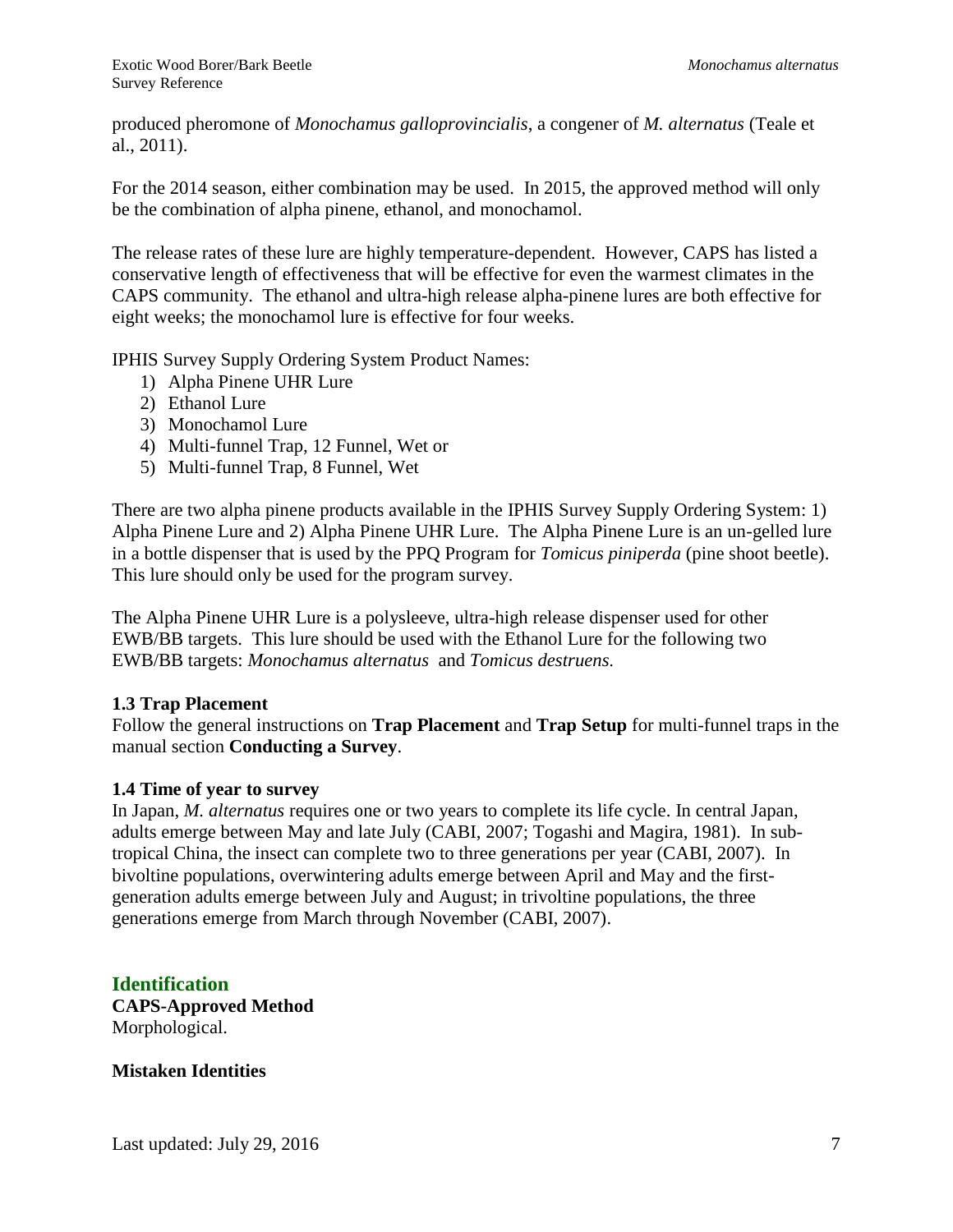*M. alternatus* could be confused with other *Monochamus* species. *Monochamus carolinensis* and *Monochamus titillator* are similar-looking species that are present in the United States and there are many other native *Monochamus* species.

# **Resources and High Resolution Images**

#### **Images**

<http://www.forestryimages.org/browse/subthumb.cfm?sub=4532&Start=1&display=60&sort=2>

#### **Pest's biology and ecology**

Pine Commodity-based Survey Reference [http://caps.ceris.purdue.edu/survey\\_manuals](http://caps.ceris.purdue.edu/survey_manuals)

# **References**

- **Anonymous. No date.** Sakhalin pine longicorn beetle. Retrieved from, [http://www.ffprc\\_hkd.affrc.90.jp/group/Konchu/Zukan/HTML.](http://www.ffprc_hkd.affrc.90.jp/group/Konchu/Zukan/HTML)
- **AQAS. 2009.** Interception data for *Monochamus alternatus*. Accessed October 10, 2009 from: [https://mokcs14.aphis.usda.gov/aqas/HomePageInit.do.](https://mokcs14.aphis.usda.gov/aqas/HomePageInit.do)
- **Byers, J.A. 1992.** Attraction of bark beetles, *Tomicus piniperda*, *Hylurgops palliatus*, and *Trypodendron domesticum* and other insects to short-chain alcohols and monoterpenes. Journal of Chemical Ecology. 18(12): 2385-2402.
- **CABI/EPPO. 1997.** Quarantine Pests for Europe, 2nd Ed. CAB International, Wallingford, UK.
- **CABI. 2007.** *Monochamus alternatus*. Crop Protection Compendium. Accessed October 10, 2009 from: [http://www.cabi.org/cpc.](http://www.cabi.org/cpc)
- **Ciesla, W. M. 2001.** Exotic Forest Pest Information System for North America: *Monochamus alternatus***.** North American Forest Commission.
- **Cram, M. and J. Hanson. 2004.** How to identify and manage pine wilt disease and treat wood products infested by the pinewood nematode. USDA Forest Service. NA-FR-01-04.
- **Davis, E.E., E.M. Albrecht, and R.C. Venette. 2008.** Pine Commodity-based Survey Reference. USDA-APHIS.
- **EPPO. 2007.** EPPO Plant Quarantine Information Retrieval System (PQR), version 4.6. European and Mediterranean Plant Protection Organization.
- **EPPO. No date.** Data Sheets on Quarantine Pests: *Bursaphelenchus xylophilus*. European and Mediterranean Plant Protection Organization. 12 pp.
- **Fan, J., L. Kand, and J. Sun. 2007.** Role of host volatiles in mate location by the Japanese pine sawyer, *Monochamus alternatus* Hope (Coleoptera: Cerambycidae). Environ. Entomol. 36: 58-63.
- **Ikeda, T. and K. Oda. 1980.** The occurrence of attractiveness for *Monochamus alternatus* Hope (Coleoptera: Cerambycidae) in nematode-infected pine trees). Journal of the Japanese Forest Society 62(11): 432-434.
- **Ikeda, T., N. Enda, A. Yamane, K. Oda, and T. Toyoda. 1980.** Attractants for the Japanese pine sawyer, *Monochamus alternatus* Hope (Coleoptera: Cerambycidae). Applied Entomology and Zoology 15: 358-361.
- **Kishi, Y. 1995.** The pine wood nematode and the Japanese pine sawyer. Thomas Company Limited, Tokyo.